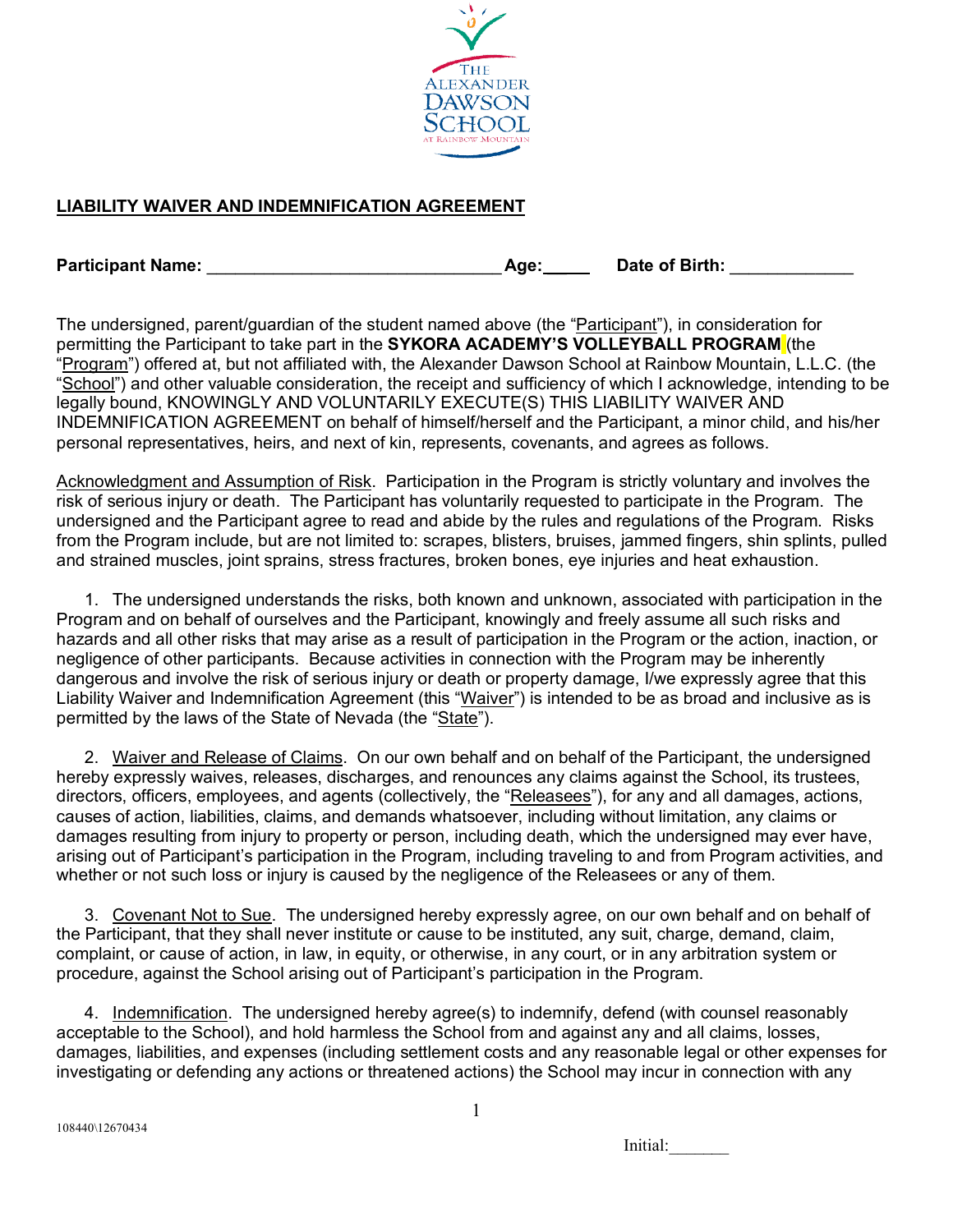action, claim or dispute arising out of Participant's participation in the Program (including travel to and from Program activities), whether or not such claim is caused by the negligence of the Releasees or any of them.

5. Consent to Medical Treatment and Release. The undersigned hereby consents to the Participant receiving medical treatment which may be deemed advisable in the event of injury, accident, or illness during the Program. The School in no way insures, guarantees, or otherwise maintains responsibility for any medical treatment the Participant may require during my participation in the Program.

6. Binding Effect. This Waiver shall bind and inure to the benefit of the undersigned, the Participant and his/her heirs, executors, administrators, legal representatives, successors and assigns.

7. Choice of Law; Jurisdiction and Venue. This Waiver shall be governed by, construed, and enforced in accordance with the laws of the State without regard to the State's conflict of laws principles. Participant submits to personal jurisdiction within the courts of the State. The exclusive venue for resolving disputes arising in connection with this Waiver shall be in state or federal court in the State.

8. No Modification or Revocation of Waiver; One Agreement. Any modification of this Waiver must be in writing and signed by the party to be bound by the modification. Neither the undersigned nor Participant may terminate or revoke this Waiver. This Waiver constitutes the entire agreement between the parties hereto with respect to the subject matter hereof.

9. Severability. The invalidity of any portion of this Waiver shall not be deemed to affect the validity of any other provision hereof. In the event that any provision of this Waiver is held to be invalid, the remaining provisions shall be deemed to be in full force and effect as if they had been executed subsequent to the invalid provision being expunged.

10. Enforcement Costs and Attorneys' Fees. In the event that any costs and expenses (including reasonable attorneys' fees) are incurred to enforce any covenant contained in or defend against any claim waived or released in this Waiver, the undersigned will pay such costs and expenses.

*[Signatures Immediately Follow]*

Initial: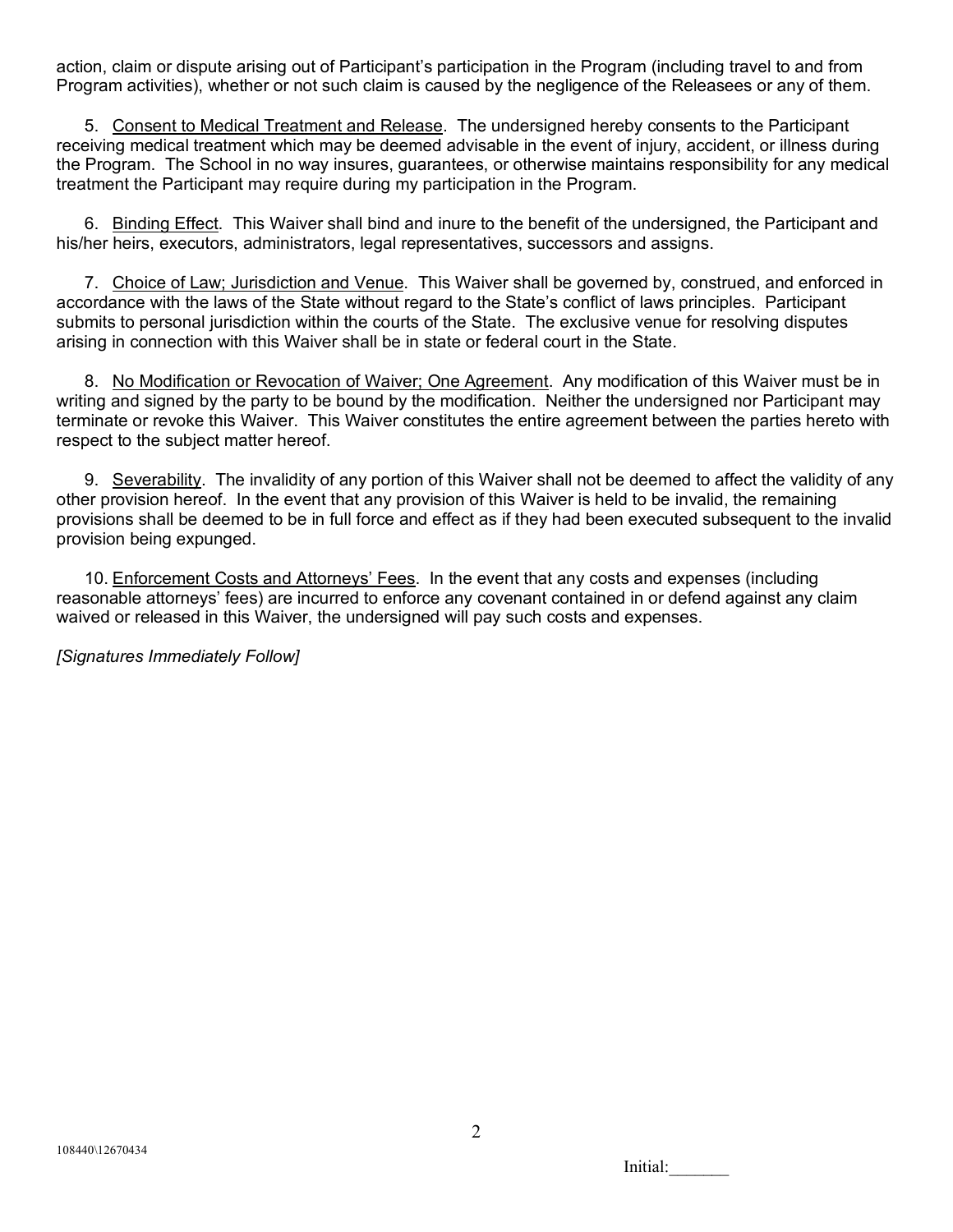## **PARTICIPANT'S PARENT/GUARDIAN MUST READ AND SIGN BELOW**

This is to certify that I, as parent/guardian with legal responsibility for \_

 *[Participant's name]* (the "Participant"), HAVE READ THIS WAIVER, FULLY UNDERSTAND ITS TERMS, AND THAT I HAVE GIVEN UP SUBSTANTIAL RIGHTS BY SIGNING IT, AND SIGN IT FREELY AND VOLUNTARILY WITHOUT ANY INDUCEMENT.

| Parent/Guardian (Please Print)                                         | Signature | Date |
|------------------------------------------------------------------------|-----------|------|
| Parent/Guardian (Please Print)                                         | Signature | Date |
| Emergency Phone Number:                                                |           |      |
| Important Medical Information about the Participant (allergies, etc.): |           |      |
|                                                                        |           |      |

Initial: